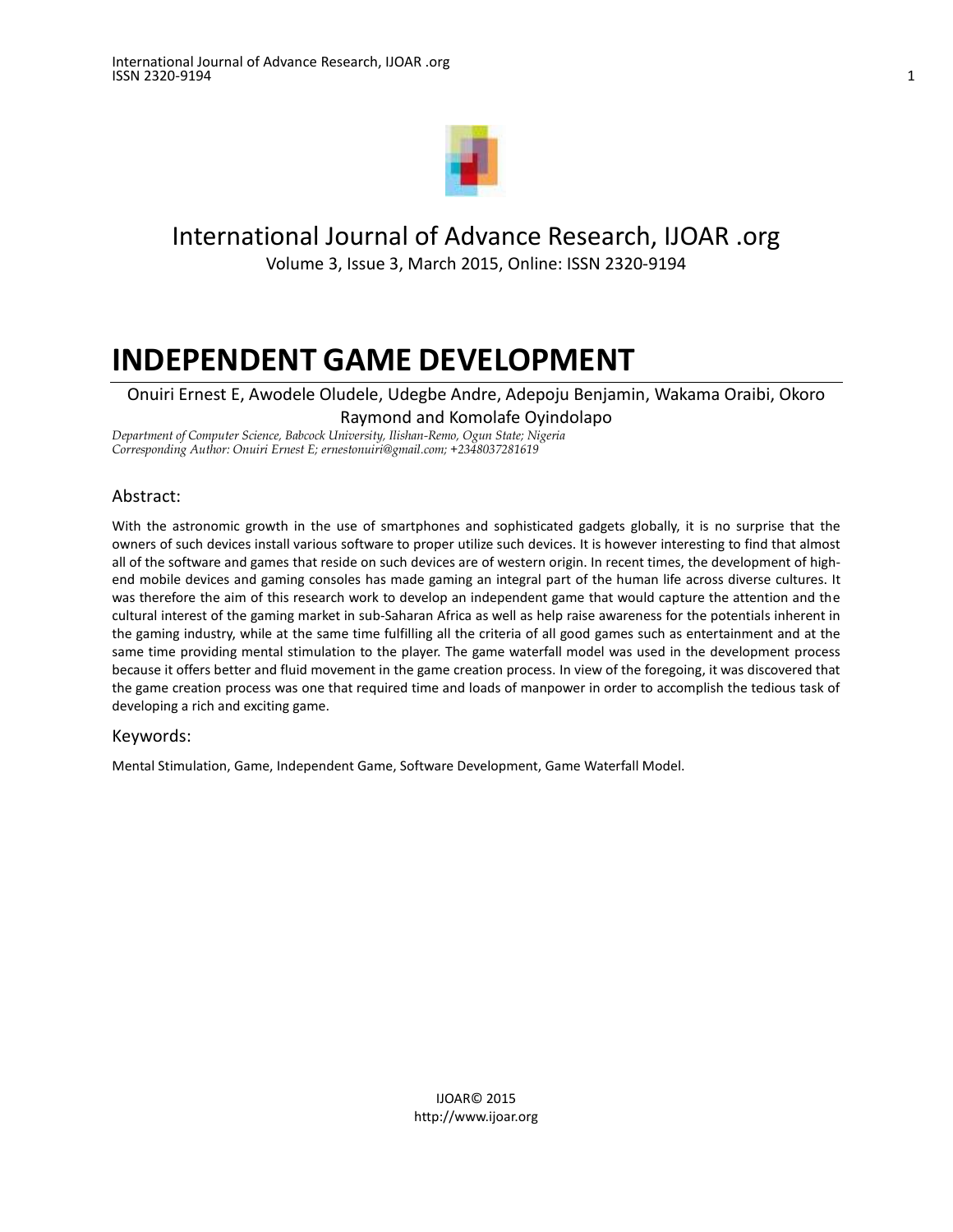#### **1.0 INTRODUCTION**

This research entails an expedition into game development and traverses every process from idea development to distribution involved in this tedious aspect of software development. It upholds the requisite quality expected in the game development and has a setting that is adapted to the African tradition tailored to provide the player fun, while at the same time, stimulating mental alertness and perfection of cognitive visual tasks. Playing for stakes with the hope of winning passes as one of the never ending definition of gaming [1]. It depicts that people would play a game with the expectation to win. However, there are other reasons why people play games which includes the reduction of stress and ultimately for the fun. In addition, results have shown that people play games not so much for the game itself but for the wholesome experience which the game creates: an adrenaline rush, an adventure predicated on imaginations, a mental challenge, or the structure games provide, such as a moment of solitude or the company of friends [2]. People play games to create moment-to-moment experiences, whether they are overcoming a difficult game challenge, seeking relief from everyday worries, which hints therefore that players sometimes play games to relieve themselves from the day's stress. Hence, it is not uncommon to see individuals playing one type of game or the other for leisure when they are less busy or while they are taking some time off their routine tasks.

#### **2.0 LITERATURE REVIEW**

The first computer games appeared in the middle of the 20th century. Just as the development of smaller but more powerful technology has helped drive the generations of computers, the game industry and the games produced have been driven by the same evolution. This is because technology has allowed for evolution of powerful consoles on which the games physically reside and are played. Just as the same technology has allowed for computers to be mobile as evidenced in laptops, personal digital assistants and smartphones, it has allowed for the emergence of mobile game consoles such as the PSP, the Gameboy, and the Nintendo Wii. All these evolution has provided a richer and more immersive experience in gaming with each development in the technology ultimately resulting in an increasing consumer base which is constantly being entertained by the product. Little wonder we find that quite a number of people play games in order to temporarily detach themselves from reality, whether it be work, school or at play [3]. Gaming consoles have grown from what we have to powerful self-contained machines that play highend games with high-end graphics and functionality. Currently at the fourth generation with the introduction of PlayStation 4 and the Xbox one, these consoles have processing power that is as powerful as the computer system itself; it is therefore of no surprise that one would see titles such as FIFA that almost accurately mimic the real life scenario to give the player a natural experience while playing. Also, this consoles have been used for advanced simulations such as flight simulation which takes into account the tiny details that are involved in piloting an airplane [4].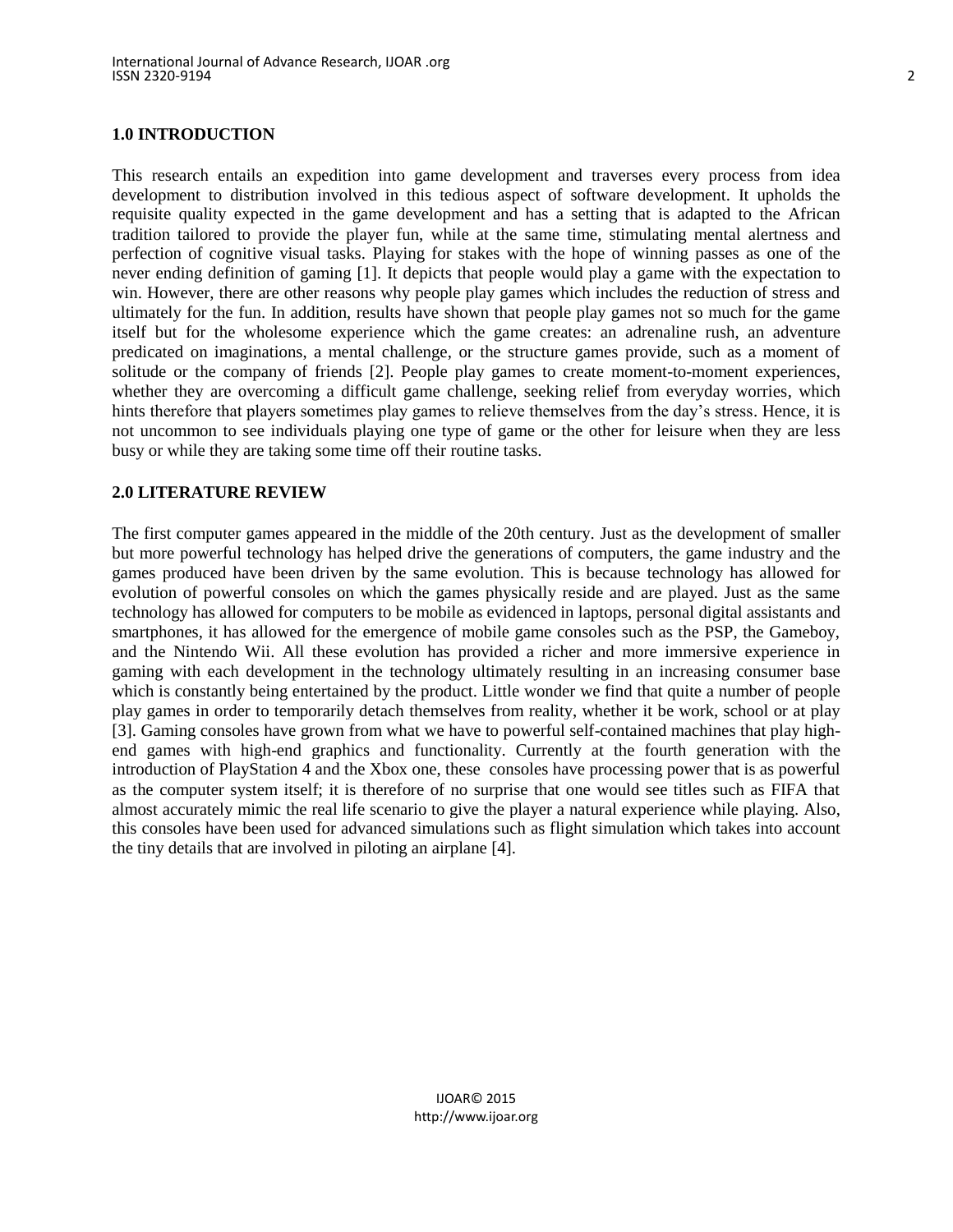#### International Journal of Advance Research, IJOAR .org ISSN 2320-9194 3 **2.1 RELATED WORKS**

Some of the notable achievements in relation to gaming software development vis-à-vis algorithmic analyses, software and hardware implementations are discussed. In analyzing these related works, consideration was directed towards identifying similarities as well as short-comings.

## **2.1.1 Temple Run**



Temple Run is a video game with an endless running character. It was produced, designed and developed by Imangi studios. The success story of Temple Run makes it an ideal example of the potentials inherent in independent game development. The game entails a single player and is supported by several platforms. The main objective of the game is for the player to escape the grasp of pursuing "demonic monkeys". If caught by the monkeys, the player becomes a "tasty snack". In addition, players can die by falling off a ledge, running into a tree, and failing to slide or jump in time [5].

## **2.1.2 Angry Birds**



This is a puzzle video game developed by Rovio Mobile. The game was released in December 2009. Since that time, the game has accounted millions of downloads and sales. It is the highest downloaded free game of all time. It has all been called "one of the most mainstream games out right now" [6] and "one of the great runaway hits of 2010" [7].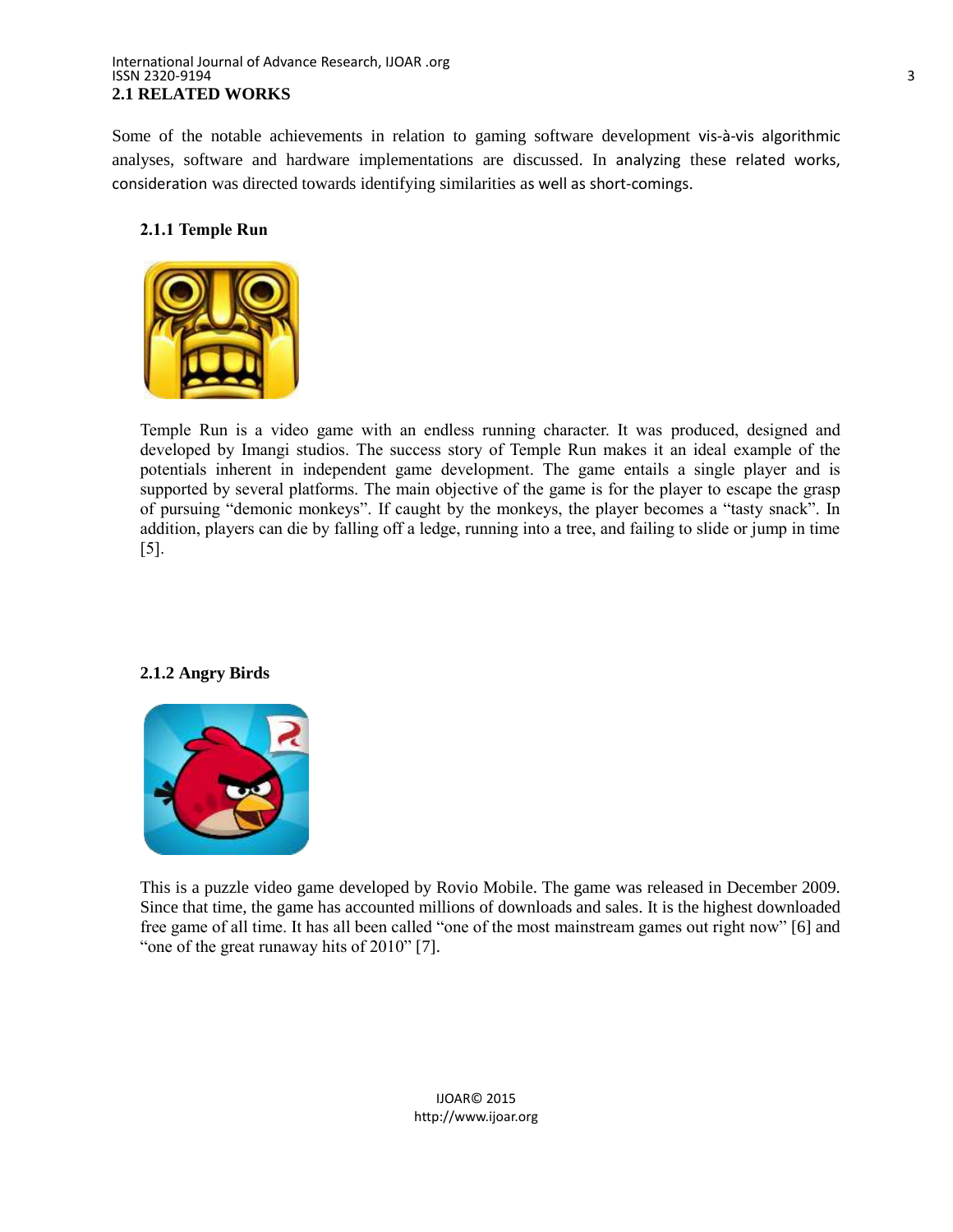

This is also an "endless running" game developed by two companies, Kiloo a private company based in Denmark and SYBO games. The game involves a hooligan character who is caught applying graffiti to a metro railway site running as far as possible from the police inspector and his dog chasing from behind through endless train tracks while at the same time avoiding obstacles that require the character to jump, duck, and or dodge oncoming trains or objects. If character is hit by an obstacle, it appears to smash into the screen after which he is pulled up by his shirt by the police inspector. The character collects coins on the train tracks while running, occasionally surfs on hover boards and even fly overhead wires. This game also features "power-ups" such as coin magnet for attracting coins, jetpacks for flying overhead wires to get coins and super sneakers for jumping higher [8].

It should be noted that all of the related works stated above are multiplatform (i.e. they can be played on various devices running diverse operating systems) and single player. This is an exciting feature that is common in independent game development.

#### **2.2 ANALYSIS OF AN EXISTING SYSTEMS**

In this section, analyses of games similar to the proposed game system was carried out. The game of choice for this analysis is the popular Temple Run. Temple Run was built with the same development platform with which our proposed system would be built; UNITY.

#### **2.2.1 Violence**

In Temple Run, the player is chased by a pack of screaming monkeys. If they catch the player, he will become a "tasty snack" for the monkeys. Similarly, players can die by running off a ledge, running into a tree, or failing to slide or jump in time. The application has no blood or sounds of suffering [5].

#### **2.2.2 Ease of use**

The game is very much based on good and perfect timing of the runner, which takes a while to learn. As it progresses, speed increases, making it even difficult to maneuver or master. Whilst the player cannot control how fast or when to run, flicking your finger left and right allows you to make left and right turns whereas the up movement makes the runner jump over obstacles. The down motion allows the runner to slide underneath low hanging scenery. If the player is too slow in any of these movements, it either falls off the path or falls back into the jaw of the enemies, both leading to untimely death (game over). Each time the player achieves an objective, for example, run 1000 meters, a new objective appears. This ensures the game, whilst it does host an unchanging background, ceases to become boring by constantly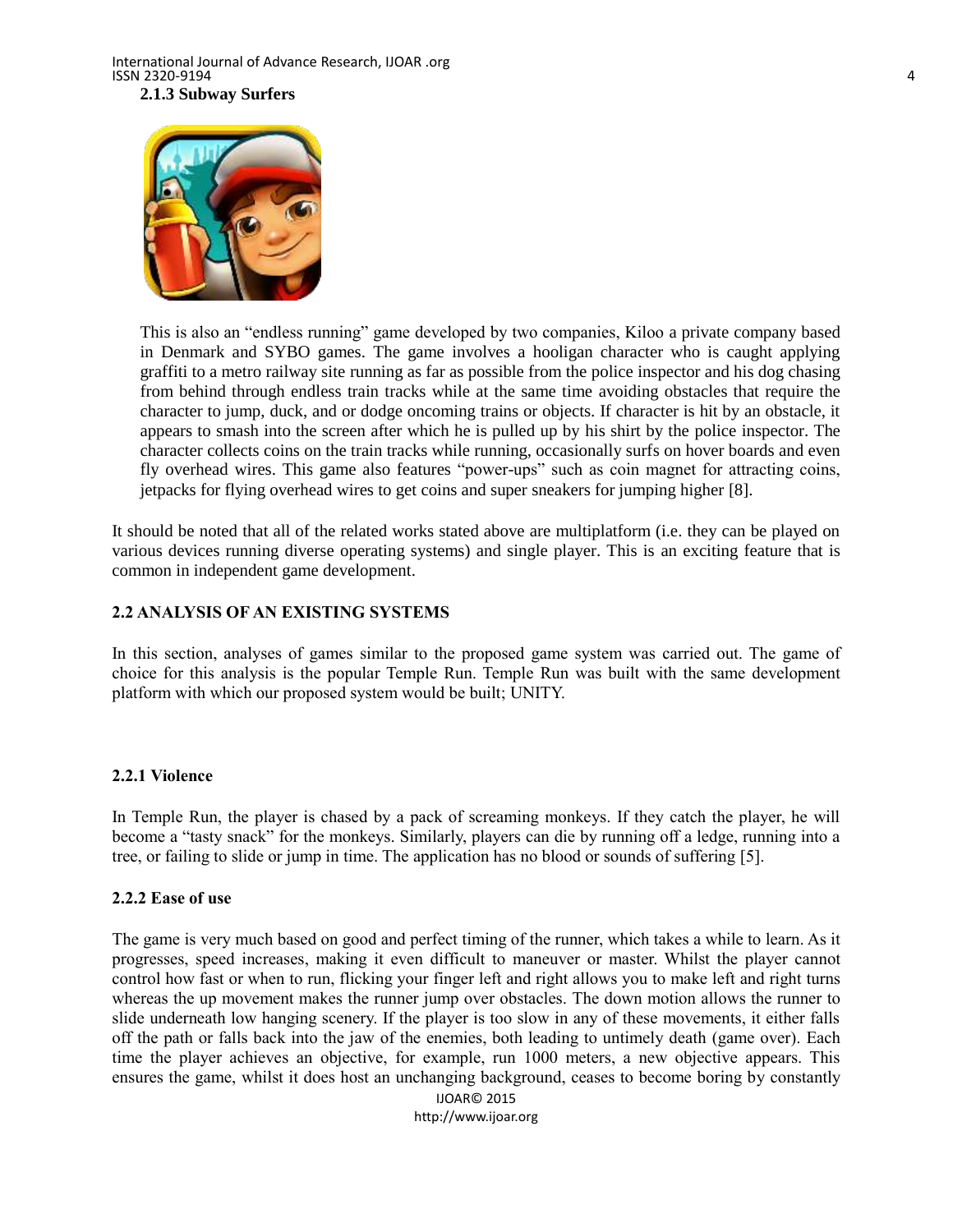International Journal of Advance Research, IJOAR .org ISSN 2320-9194 5 updating goals [5].

#### **2.2.3 Media Integration**

Temple Run has social media presence. It has connections with the most popular social networks integrated into it. This makes the player motivated to achieve the highest possible score, higher than that of friends and colleagues. In addition, upgradable characters, "power-ups" such as invisibility and speed, as well as ability to resurrect after death all guarantee the game has countless options to hold ones attention and leave the player craving a higher score [5].

#### **3.0 METHODOLOGY**

In the game development, there are several methodologies which are used by various studios in the process of developing games. This research adopts the waterfall model. This model was adapted by game developers for game development which is known as the Game Waterfall Model. This method is best suited for the proposed system because it involves planning which is very important for individual and group projects alike. Also, overall game development is not suited for typical software life cycle methods, such as the classic waterfall model [9]. Hence, the game waterfall model is the preferred methodology for this project. The model was created by veterans in the gaming industry to suit the special needs of game development [10]. This model is classified into six phases. These phases are discussed below:

#### **3.1 Requirement Phase**

Here, the terms of reference would revolve around the following:

- i. Establishment of Project Goals
- ii. Setting tentative development timeline
- iii. Setting development budget
- iv. Develop of a game overview

The following are the requirement of the game:

- 1. Players should be able to restart each game after failing a level
- 2. Players should be able to exit the game without any complications
- 3. The game should be optimized for mobile phones
- 4. The player should be able to go back to the main menu any time
- 5. The player should be able to save their sessions.

#### **3.2 Specification Phase**

This is the phase where the specifics of the game are discussed, debated, decided and documented. It includes the following:

- i. Define what the game should do to meet identified needs.
- ii. Detailed discussion and documentation of high-level functionality (e.g. the important features).
- iii. Detailing secondary-level features (e.g., nice to have, but not critical).
- iv. Identify game play levels and options.
- v. Identify settings, mechanics, interaction models, etc.
- vi. Outline the objectives to be achieved by the user; how the game is "won" and "lost".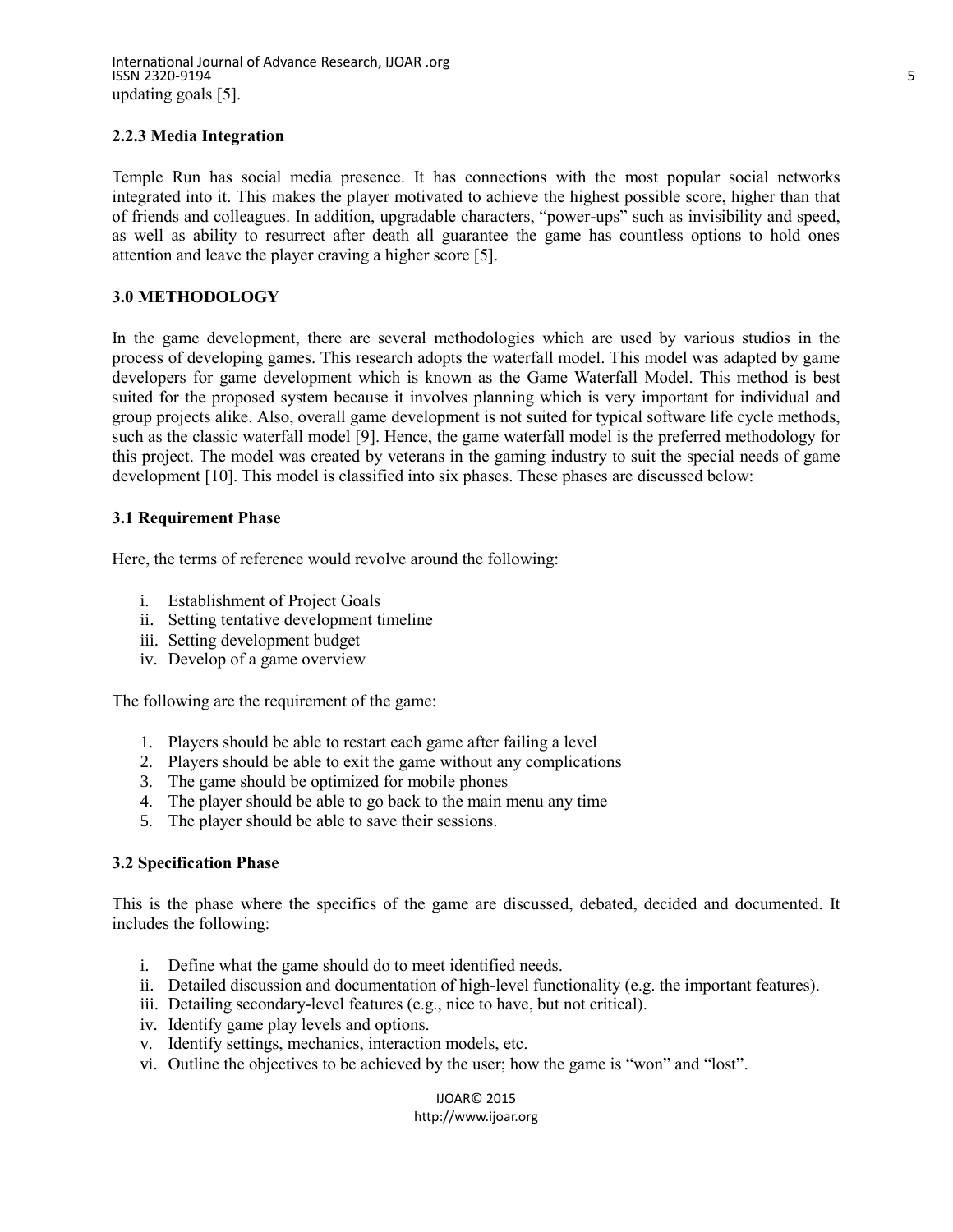This is the phase where the blueprint for the game system is thoroughly discussed and designed. The specifics of the mechanics running the game, along with other aspects such as graphics and audio are also considered in the process. During this phase, the following is done:

- i. Outlining of game specifics.
- ii. Identification of all actions and corresponding inferences that would be permitted in the game.
- iii. Mock-up screenshots of the game scenes are drawn up.
- iv. Design of the user interface.
- v. Writing a low-level design on all the functions of the fame (e.g. menu items).

#### **3.4 Implementation Phase**

This is the ground breaking of the development process, work starts in earnest. It involves coding of the game logic according to design specifications.

## **3.5 Integration Phase**

This phase involves putting together everything to form an integrated 3D game. Also, several rounds of testing was carried out to ensure the individual components and the overall game system performs according to specification. The game was also debugged in an attempt to discover inherent bugs. A field test was also carried out, where test versions of the game was tested by a group of students to validation testing.

#### **3.6 Operation Phase**

The finished product would be launched into the game market. Maintenance and upgrades would be routinely carried out to suit the ever changing trends in the market and also user tastes. Additional levels, features and enhancements would also be added to the game in due course.

## **4.0 GAMEPLAY**

**AKOOGUN (warrior)**: this is the game that was developed by the team to suite our local scene in Nigeria. It all starts with a witch named Safrica sending her demonic skeletons to attack a peaceful village in an ancient Yoruba village; luckily for the village, they have a resident warrior named Ajala. The game play is set in an ancient village made up of farms, huts, hills, farm animals and wells. The player character is able to walk around within the bounds of the village as he wills. When the game begins, the village is invaded by what seems to be skeletons raised by an evil witch from the next town. The goal of the game is to defend the village by battling the foreign entities and defeating the forces of evil. While playing this Indie game, the player character is able to sustain injury from the evil forces. He is also able to run to any nearby coconut tree and drink from its sap to replenish his health vis-à-vis strength (Figures 1 – 3). Also see: **<https://play.google.com/store/apps/details?id=ng.com.beanstudios.akogun>**

The player objectives are:

- i. Kill as many skeletons as possible
- ii. Stay Alive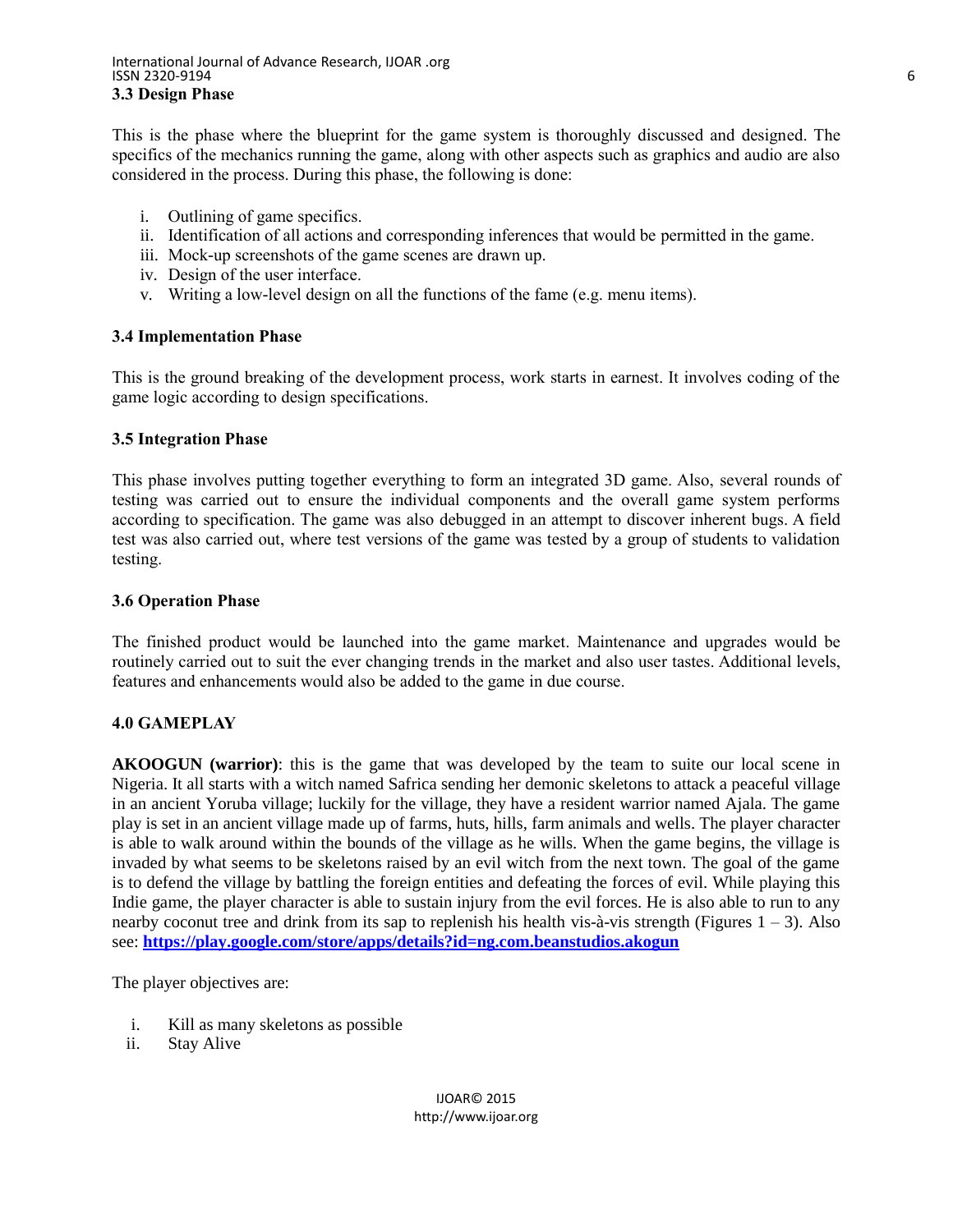

Figure 1: Menu scene

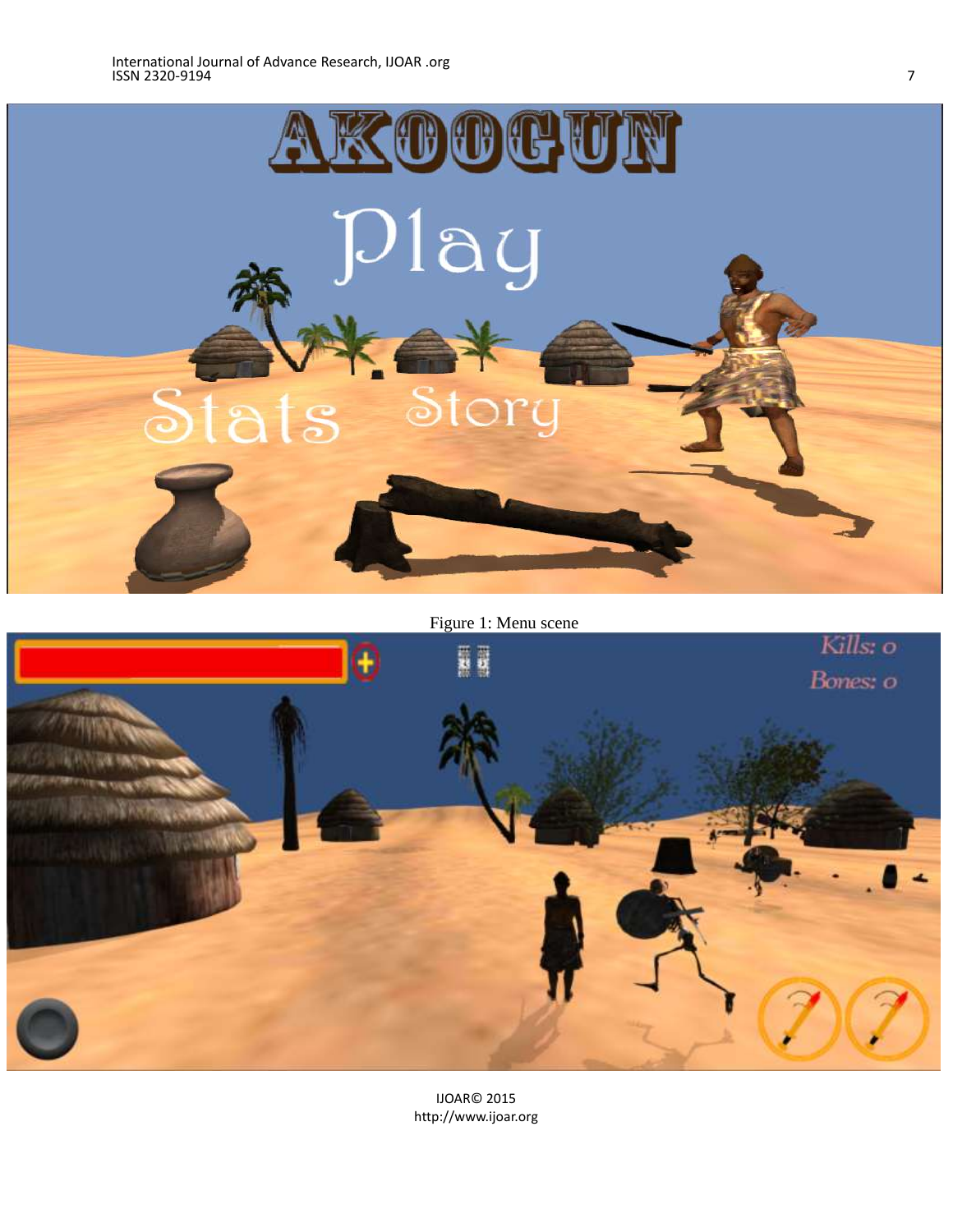Figure 2 Game Play



Figure 3 About Scene

#### **5.0 REQUIREMENTS**

The device required to run this game ranges from laptops to smartphones. These devices must possess a processor of considerable frequency (1.2 – 1.8GHz) and a minimum RAM of 512 MB exclusive for mobile phones. The device should also be running any of the following operating systems: Microsoft Windows, Linux**,** Macintosh**,** Android and IOS. To allow the game to be played on web-based platforms, the game would also be compatible on adobe flash and Google native client. For mobile phones, a compressed version would be developed to fit since they don't have the same processing power as with the laptops and high end devices.

#### **6.0 DESIGN TOOLS**

The tools used for this project center around providing the ability to manipulate 3D models, sound, program codes, images, videos and ultimately the game itself. Some of the tools utilized were:

- i. 3D Max
- ii. Poser
- iii. Blender
- iv. Power sound editor
- v. Adobe Photoshop
- vi. Mono-Develop programming environment
- vii. Unity 3D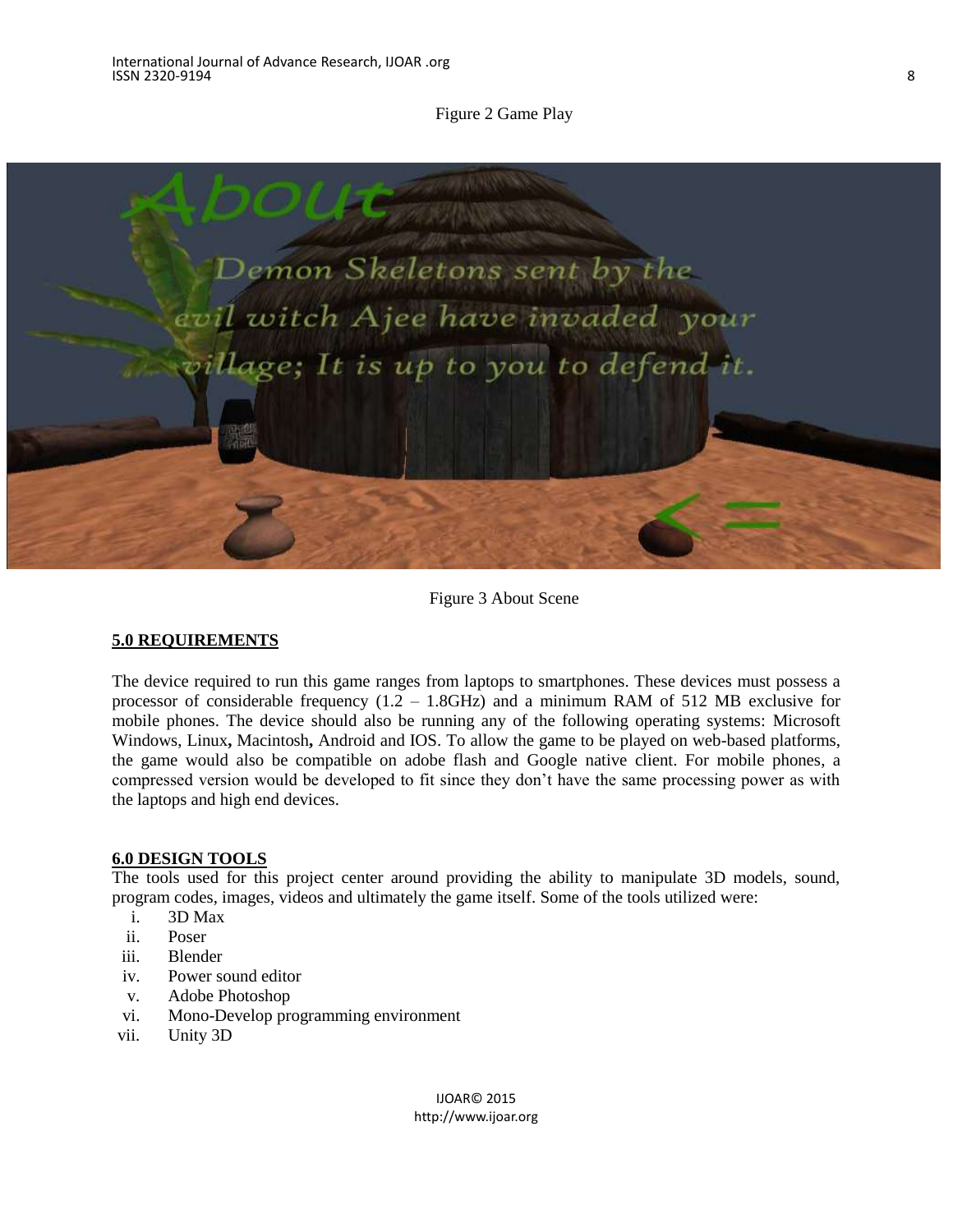International Journal of Advance Research, IJOAR .org ISSN 2320-9194 9

Programming languages also used are JavaScript and C#. These two languages were utilized by the unity engine to allow flexibility in the programming of the game. As a result, both languages are often employed together in the development of games with unity.

## **7.0 TESTING**

Like any software project, testing is essential to ascertain that the product meets the specifications and the requirements. Although different in nature from traditional software, the testing methods employed in this project were borrowed from the normal methods for classical software development. They are enumerated below:

- i. Unit testing
- ii. Integration testing
- iii. System testing

The unit and integration testing were done at two levels:

 **Level 1 –** This level deals with the work done on the individual game objects that form the building blocks of the game. Hence, the unit and integration tests apply only to these building blocks in this level.

**Unit testing**: This involved the testing of the individual components that make up a particular scene in the game. For instance, a character object within the scene would be tested to ascertain that it reacts to player inputs as it should while staying within the bounds of the rules governing the play in that particular scene.

**Integration testing**: as the various components that make up a scene come together to complete the scene, it is necessary to ensure that they coexist and all work as they should. This is where level one integration testing comes in. For instance, it would make for a very bad game if the player character could walk through a wall that is meant to act as a physical boundary within a particular scene. Instances like this are all covered during level one integration testing.

• Level 2 – At this level, the outputs from level one activities are dealt with; essentially, the scenes set up become the units.

**Unit testing**: The individual scenes are tested to ensure they conform to draw up design and specifications. During this testing, errors found either in the logic or programming of the scene are revealed. This provides an opportunity to make the appropriate correction to ensure the integrity of the overall game.

I**ntegration testing**: This testing was done to ensure the seamless blend between the different scenes that make up the game. The transition from one scene to another scene needs to be smooth. It is also expected that additional scenes to the game follow the underlying trend and theme of the game (with respect to logic).

**System testing**: The overall result of the project must be tested to ensure it meets all the requirements drawn up at the early stage of the project. This was done at the system test. The tests were done from the developer's perspective (white box testing) and the target audience's perspective (black box testing). The overall goal was to put a stamp on the project as a fulfilled one.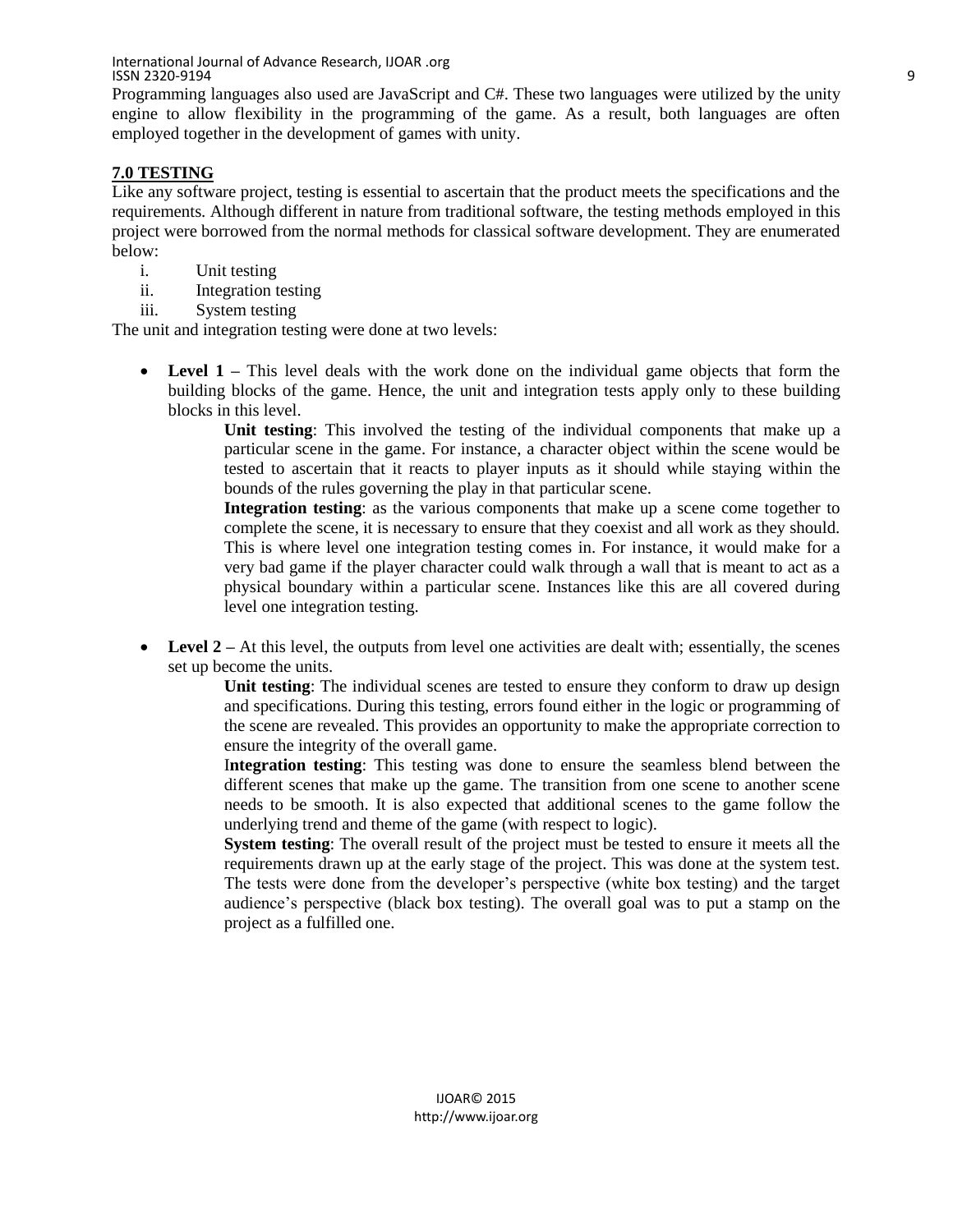Following the independent game development approach, a few things were discovered and they are outlined as follows. Firstly, using this approach, all the work gets done by a small team usually not up to 10 people. Often times, the result of this approach is a single player game. Also, all the responsibilities that would have been divided among different teams (had a studio development approach been taken) would be done by the tight knit group of individuals in the independent development teams.

Secondly, the resultant game drew public interest as not much has been published in the field of game development in Nigeria. The audience were quite astonished to find that the result of this project could be of standard and could compete with the ones made in the western world and at the same time promoting our rich cultural heritage in Nigeria, this made evident the potential lucrative market that game development has in Nigeria and sub-Saharan Africa.

## **9.0 RECOMMENDATIONS**

The game development industry is one that is seen as lucrative, it is believed to be an untapped industry for African developers to explore and reap big and we believe that Akoogun has the potential to drive game development into dominance in the African space and beyond. In a recent report, it was stated that "the game development is something Nigeria and Africa should consider. People may prefer software developed by renowned western software companies, but it is discovered that Nigerians want to play computer games with some traditional Nigerian content in it." This brings to mind that the game industry of Nigeria and Africa at large is one that has not been explored; until developers would create games rich with African contents this wouldn't be achieved [11]. It is therefore recommended that more developers in the IT field in Nigeria consider the opportunities and potential of game development in Nigeria and Africa as a whole.

In addition, the fact that the game industry is one that compares to the movie industry making a gross income that is comparable to that of the movie industry making it a multi-billion dollar venture. At the end of this research work, conclusions have been deduced that point to the fact that with the right set of tools, it is possible to create games that can stand the test of time as well as maintain rich traditional content, though it requires some sort of special skills that can be honed in the course of the development process. More research can also be done on how games created can stimulate the player's mental ability rather than giving the player fun.

In view of the foregoing, it is noteworthy that the game industry is still evolving and new technologies are fast coming into play. Technology continues to evolve in amazingly rapid speeds. From the very early years of black and white 2D games like pong in 1972 to the first 3D game, Monster Maze in 1981 and from primitive first-person shooters such as Wolfenstein 3D in 1992 to complex, life-like shooters like Battlefield 3 in 2011; there is no doubt that the gaming industry has experienced its fair share of technological evolution [12]. In conclusion, further enhancement can be done to the game system because with the evolution of the digital age, more improved innovations and technologies will be released every day and for one to keep up with evolution and to stand out in competitive gaming industry, upgrades and new ideas would be necessary so that the game in general can be tagged as a nearly perfect game that would match global best practice.